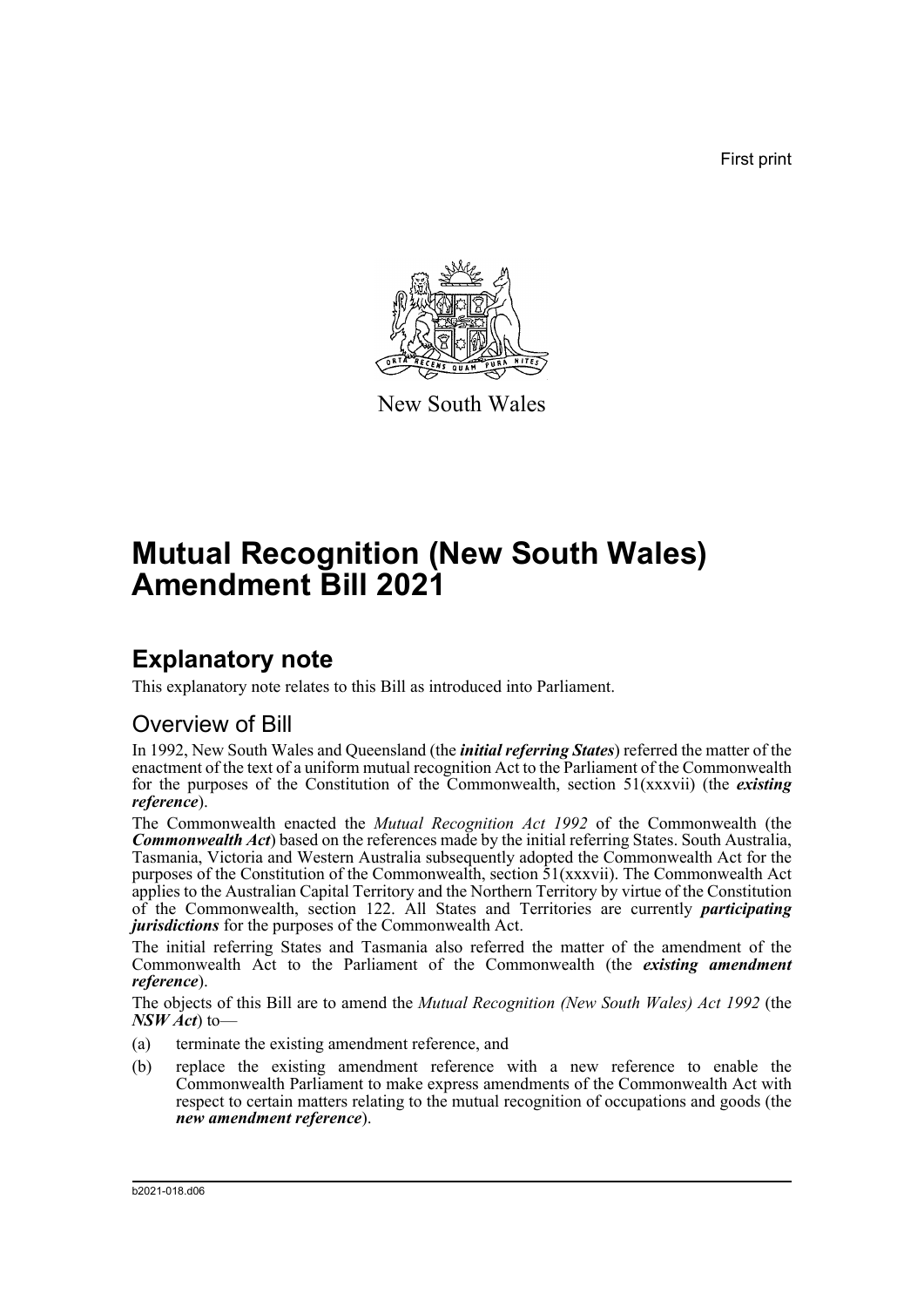The proposed Act will be enacted for the purposes of the Constitution of the Commonwealth, section 51(xxxvii), which enables State Parliaments to refer matters to the Commonwealth Parliament.

### Outline of provisions

**Clause 1** sets out the name, also called the short title, of the proposed Act.

**Clause 2** provides for the commencement of the proposed Act on the date of assent to the proposed Act.

#### **Schedule 1 Amendment of Mutual Recognition (New South Wales) Act 1992 No 61**

**Schedule 1[2]** omits provisions in relation to the termination of the existing reference and the existing amendment reference and a redundant provision.

**Schedule 1[3]** provides for the following—

- (a) the new amendment reference,
- (b) the termination of the existing reference and the new amendment reference,
- (c) the consequences of terminating the new amendment reference before the existing reference.

The new amendment reference extends to the making of express amendments of the Commonwealth Act if the amendments are with respect to—

- (a) the matter of providing for individuals lawfully authorised to carry on an occupation in a State to carry on the occupation in another State or Territory, and
- (b) the matter of providing for goods that may be sold lawfully in a State or Territory to be sold lawfully in another State or Territory, whether with or without the need to comply with some or all of the applicable legal requirements of the other State or Territory.

The new amendment reference does not affect the operation of the existing reference. The new amendment reference supports the making of express amendments of the Commonwealth Act on the condition that the amendments are within the scope of the matters referred.

The matters referred do not extend to the matter of providing for an amendment to the process of making regulations to amend the Schedules of the Commonwealth Act or the repeal or amendment of exemptions specified in the Commonwealth Act, Schedule 1 or 2. This exception is to ensure that the existing process for the making of regulations to amend the Schedules to the Commonwealth Act is retained. The repeal or amendment of the exemptions specified in the Schedules must be by regulations made by the Governor-General and supported by a request from each jurisdiction that is a participating jurisdiction at the time of the repeal or amendment.

The separate termination of the period of the new amendment reference does not affect laws already in place. Accordingly, the new amendment reference continues to have effect to support those laws unless the period of the existing reference is also terminated.

**Schedule 1[1]** makes a consequential amendment.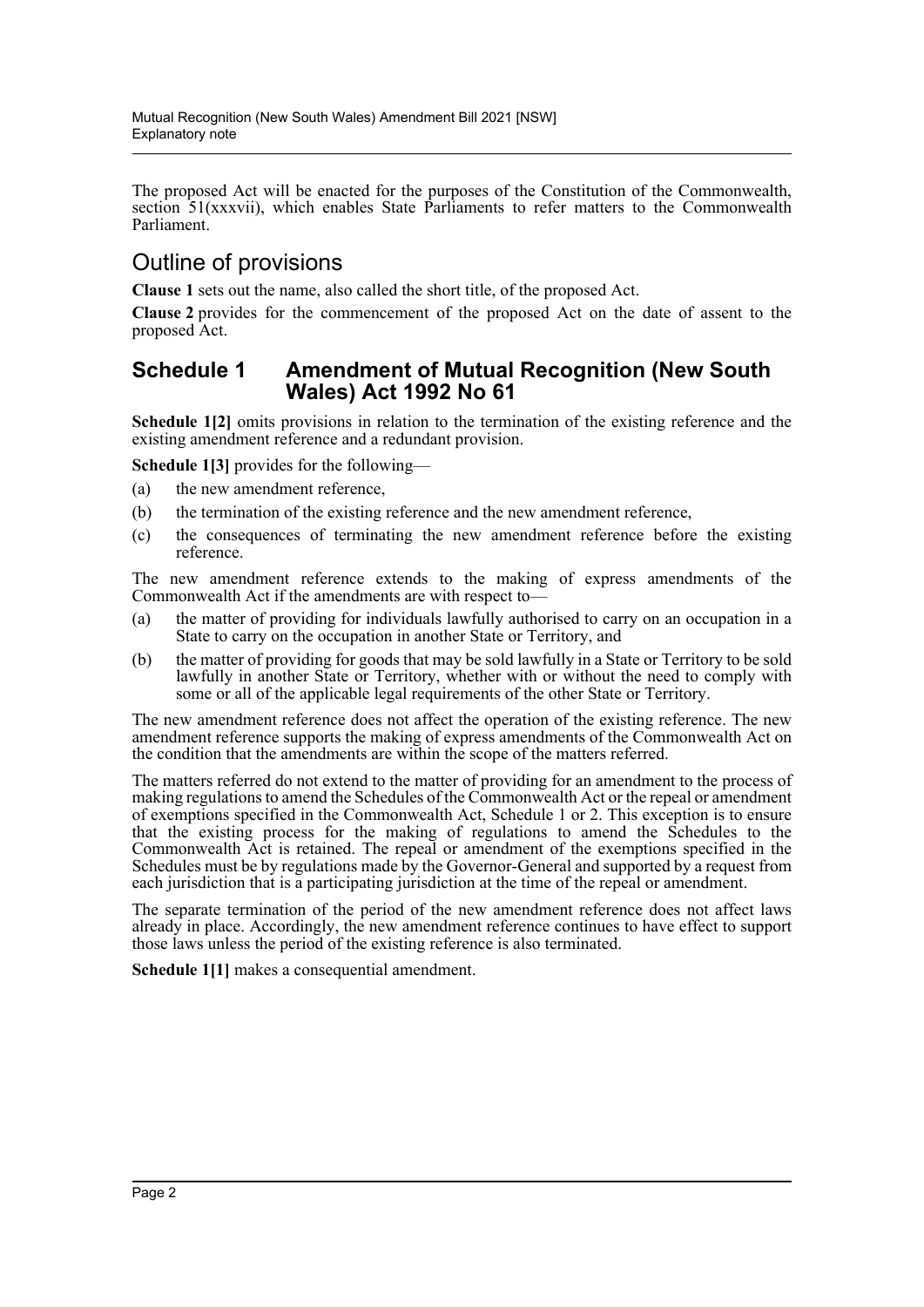First print



New South Wales

## **Mutual Recognition (New South Wales) Amendment Bill 2021**

### **Contents**

| <b>Schedule 1</b> | <b>Amendment of Mutual Recognition (New South Wales) Act 1992</b><br>No 61 |      |
|-------------------|----------------------------------------------------------------------------|------|
|                   | Commencement                                                               |      |
|                   | Name of Act                                                                |      |
|                   |                                                                            | Page |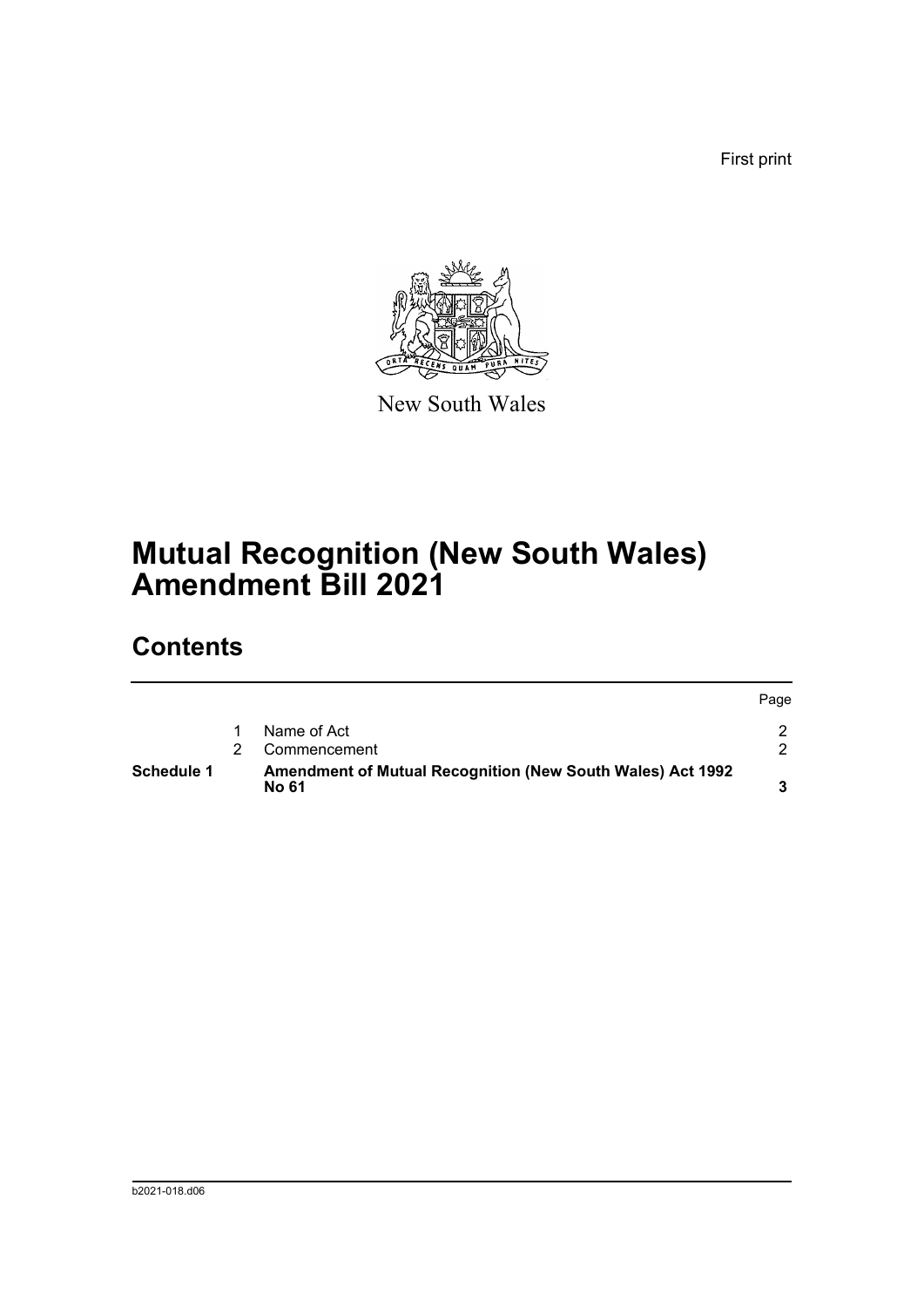

New South Wales

## **Mutual Recognition (New South Wales) Amendment Bill 2021**

No , 2021

#### **A Bill for**

An Act to amend the *Mutual Recognition (New South Wales) Act 1992* to refer certain additional matters relating to mutual recognition of occupations and goods to the Parliament of the Commonwealth for the purposes of the Constitution of the Commonwealth, section 51(xxxvii); and for related purposes.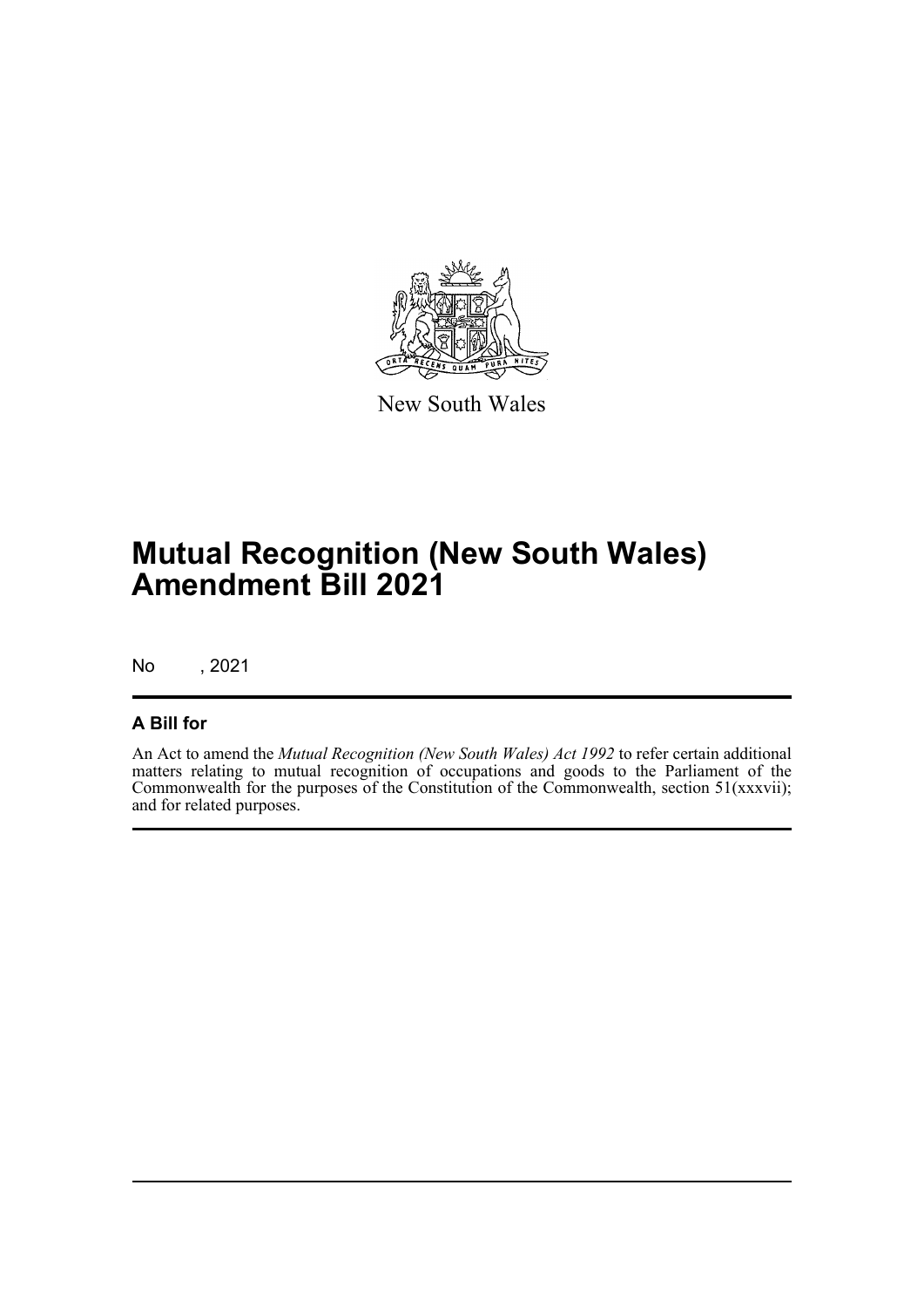<span id="page-4-1"></span><span id="page-4-0"></span>

| The Legislature of New South Wales enacts— |                                                                          |               |  |
|--------------------------------------------|--------------------------------------------------------------------------|---------------|--|
|                                            | Name of Act                                                              | $\mathcal{P}$ |  |
|                                            | This Act is the Mutual Recognition (New South Wales) Amendment Act 2021. | 3             |  |
|                                            | <b>Commencement</b>                                                      | 4             |  |
|                                            | This Act commences on the date of assent to this Act.                    | 5             |  |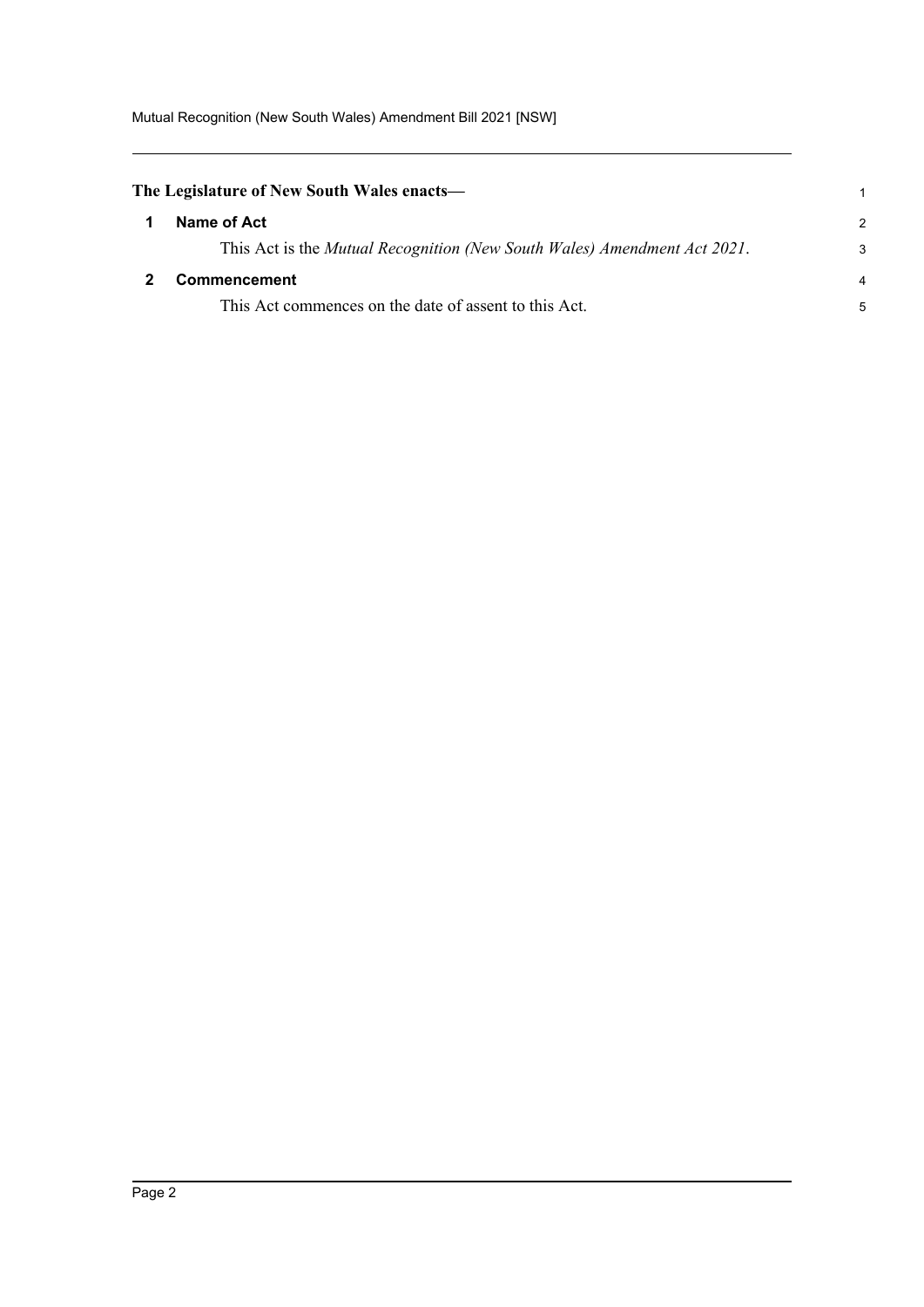<span id="page-5-0"></span>

|       | <b>Schedule 1</b>                                          |                  |     | <b>Amendment of Mutual Recognition (New South</b><br><b>Wales) Act 1992 No 61</b>                                                                                                                                                          | $\mathbf{1}$<br>2    |  |  |  |
|-------|------------------------------------------------------------|------------------|-----|--------------------------------------------------------------------------------------------------------------------------------------------------------------------------------------------------------------------------------------------|----------------------|--|--|--|
| [1]   |                                                            |                  |     | Section 4 Enactment of uniform mutual recognition legislation                                                                                                                                                                              | $\sqrt{3}$           |  |  |  |
|       | Omit "fixed under subsection $(4)$ " from section $4(1)$ . |                  |     |                                                                                                                                                                                                                                            |                      |  |  |  |
|       | Insert instead "provided under section 5B".                |                  |     |                                                                                                                                                                                                                                            |                      |  |  |  |
| $[2]$ |                                                            | Section 4(4)-(6) |     |                                                                                                                                                                                                                                            | 6                    |  |  |  |
|       | Omit the subsections.                                      |                  |     |                                                                                                                                                                                                                                            |                      |  |  |  |
| [3]   |                                                            | Sections 5A-5C   |     |                                                                                                                                                                                                                                            | 8                    |  |  |  |
|       | Insert after section 5-                                    |                  |     |                                                                                                                                                                                                                                            |                      |  |  |  |
|       | <b>5A</b>                                                  |                  |     | Reference of matters concerning amendment of Commonwealth Act                                                                                                                                                                              | 10                   |  |  |  |
|       |                                                            | (1)              |     | The mutual recognition matters are referred to the Parliament of the<br>Commonwealth, but only to the extent of the making of laws with respect to<br>those matters by making express amendments of the Commonwealth Act.                  | 11<br>12<br>13       |  |  |  |
|       |                                                            | (2)              |     | The <i>mutual recognition matters</i> are—                                                                                                                                                                                                 | 14                   |  |  |  |
|       |                                                            |                  | (a) | the matter of providing for individuals lawfully authorised to carry on<br>an occupation in a State to carry on the occupation in another State, and                                                                                       | 15<br>16             |  |  |  |
|       |                                                            |                  | (b) | the matter of providing for goods that may be sold lawfully in a State to<br>be sold lawfully in another State, whether with or without the need to<br>comply with some or all of the applicable legal requirements of the<br>other State. | 17<br>18<br>19<br>20 |  |  |  |
|       |                                                            | (3)              |     | However, subsection $(2)(b)$ does not include the matter of providing for-                                                                                                                                                                 | 21                   |  |  |  |
|       |                                                            |                  | (a) | an alteration of the process specified by the Commonwealth Act,<br>section $47(2)$ and (3), as in force when this section commences, for<br>making regulations amending the Commonwealth Act, Schedule 1 or 2,<br>or                       | 22<br>23<br>24<br>25 |  |  |  |
|       |                                                            |                  | (b) | the repeal or amendment of exemptions from the operation of the<br>Commonwealth Act, Part 2, specified in the Commonwealth Act,<br>Schedule 1 or 2.                                                                                        | 26<br>27<br>28       |  |  |  |
|       |                                                            | (4)              |     | The operation of each of section $4(1)$ and subsection $(1)$ is not affected by the<br>other subsection.                                                                                                                                   | 29<br>30             |  |  |  |
|       |                                                            | (5)              |     | The reference of a matter under subsection (1) has effect only if and to the<br>extent that-                                                                                                                                               | 31<br>32             |  |  |  |
|       |                                                            |                  | (a) | the matter is not included in the legislative powers of the Parliament of<br>the Commonwealth otherwise than by a reference under the<br>Constitution of the Commonwealth, section 51(xxxvii), and                                         | 33<br>34<br>35       |  |  |  |
|       |                                                            |                  | (b) | the matter is included in the legislative powers of the Parliament of the<br>State.                                                                                                                                                        | 36<br>37             |  |  |  |
|       |                                                            | (6)              |     | To avoid doubt, it is the intention of the Parliament of the State that the<br>Commonwealth Act may be expressly amended, or have its operation<br>otherwise affected, at any time after the commencement of this section by—              | 38<br>39<br>40       |  |  |  |
|       |                                                            |                  | (a) | provisions of Commonwealth Acts the operation of which are based on<br>legislative powers that the Parliament of the Commonwealth has apart<br>from the reference under subsection $(1)$ , and                                             | 41<br>42<br>43       |  |  |  |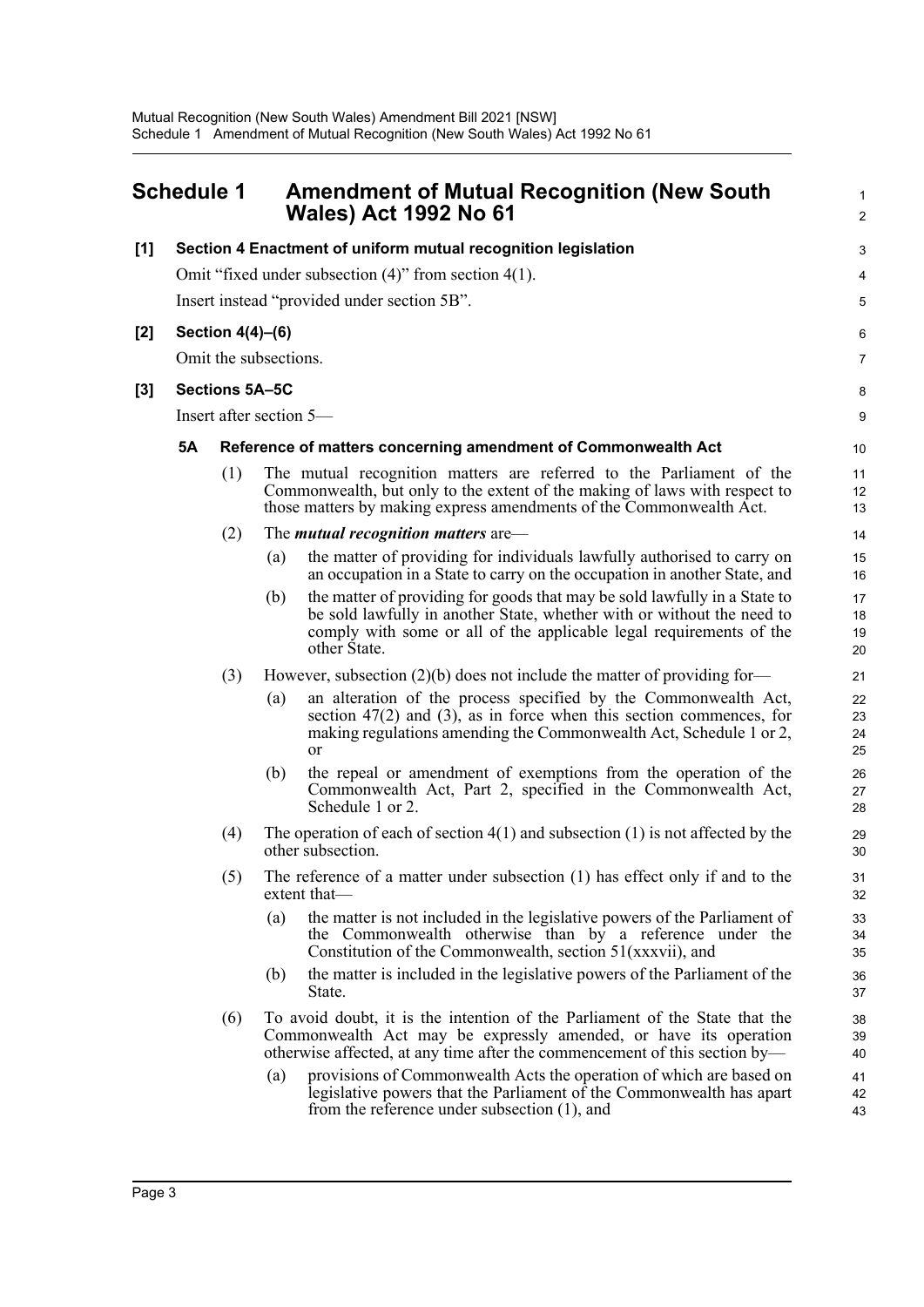|    |     | (b)                                                                                                                                                                                                                                                                                                                                                                                                               | provisions of instruments made or issued under the Commonwealth Act<br>or under provisions referred to in paragraph (a).                         | $\mathbf{1}$<br>$\boldsymbol{2}$ |  |  |
|----|-----|-------------------------------------------------------------------------------------------------------------------------------------------------------------------------------------------------------------------------------------------------------------------------------------------------------------------------------------------------------------------------------------------------------------------|--------------------------------------------------------------------------------------------------------------------------------------------------|----------------------------------|--|--|
|    | (7) |                                                                                                                                                                                                                                                                                                                                                                                                                   | Despite any other provision of this section, a reference under subsection $(1)$<br>has effect for, but no longer than, the period—               | $\ensuremath{\mathsf{3}}$<br>4   |  |  |
|    |     | (a)                                                                                                                                                                                                                                                                                                                                                                                                               | beginning when this section commences, and                                                                                                       | 5                                |  |  |
|    |     | (b)                                                                                                                                                                                                                                                                                                                                                                                                               | ending at the end of the day fixed under section 5B as the day on which<br>the reference is to terminate.                                        | 6<br>7                           |  |  |
|    | (8) | In this section—                                                                                                                                                                                                                                                                                                                                                                                                  |                                                                                                                                                  |                                  |  |  |
|    |     | <i>applicable legal requirements</i> , in relation to goods that are sold, means<br>requirements, prohibitions, restrictions or conditions imposed by or under law<br>that apply to the goods or their sale.                                                                                                                                                                                                      |                                                                                                                                                  |                                  |  |  |
|    |     | express amendment of the Commonwealth Act means the direct amendment<br>of the text of that Act, whether by the insertion, omission, repeal, substitution<br>or relocation of words or matter, by another Commonwealth Act, but does not<br>include the enactment by a Commonwealth Act of a provision that has or will<br>have substantive effect otherwise than as part of the text of the Commonwealth<br>Act. |                                                                                                                                                  |                                  |  |  |
|    |     | <i>goods</i> means goods of any kind, and includes animals.                                                                                                                                                                                                                                                                                                                                                       |                                                                                                                                                  |                                  |  |  |
|    |     | lawfully authorised, in relation to carrying on an occupation, means to hold or<br>have a licence, permit, certificate, registration or other form of qualification or<br>authorisation required by or under law to carry on the occupation.                                                                                                                                                                      |                                                                                                                                                  | 19<br>20<br>21                   |  |  |
|    |     | <i>occupation</i> means an occupation, trade, profession or calling of any kind.                                                                                                                                                                                                                                                                                                                                  |                                                                                                                                                  |                                  |  |  |
|    |     |                                                                                                                                                                                                                                                                                                                                                                                                                   | sold includes-                                                                                                                                   |                                  |  |  |
|    |     | (a)                                                                                                                                                                                                                                                                                                                                                                                                               | sold by wholesale or retail, and                                                                                                                 | 24                               |  |  |
|    |     | (b)                                                                                                                                                                                                                                                                                                                                                                                                               | distribution for sale or have in possession for sale, and                                                                                        | 25                               |  |  |
|    |     | (c)                                                                                                                                                                                                                                                                                                                                                                                                               | agree to sell, and                                                                                                                               | 26                               |  |  |
|    |     | (d)                                                                                                                                                                                                                                                                                                                                                                                                               | barter, and                                                                                                                                      | 27                               |  |  |
|    |     | (e)                                                                                                                                                                                                                                                                                                                                                                                                               | expose or offer for sale, and                                                                                                                    | 28                               |  |  |
|    |     | (f)                                                                                                                                                                                                                                                                                                                                                                                                               | supply by way of exchange, lease, hire or hire-purchase.                                                                                         | 29                               |  |  |
|    |     |                                                                                                                                                                                                                                                                                                                                                                                                                   | <b>State</b> , when used in relation to a State other than New South Wales, includes<br>a Territory.                                             | 30<br>31                         |  |  |
| 5Β |     |                                                                                                                                                                                                                                                                                                                                                                                                                   | <b>Termination of references</b>                                                                                                                 | 32                               |  |  |
|    | (1) | The reference made by section $4(1)(b)$ is terminated on the commencement of<br>section 5A.                                                                                                                                                                                                                                                                                                                       |                                                                                                                                                  |                                  |  |  |
|    | (2) | The Governor may, at any time, by proclamation published on the NSW<br>legislation website, fix a day as the day on which—                                                                                                                                                                                                                                                                                        |                                                                                                                                                  | 35<br>36                         |  |  |
|    |     | (a)                                                                                                                                                                                                                                                                                                                                                                                                               | the references made by section $4(1)(a)$ and $5A(1)$ both terminate, or                                                                          | 37                               |  |  |
|    |     | (b)                                                                                                                                                                                                                                                                                                                                                                                                               | the reference made by section $5A(1)$ terminates.                                                                                                | 38                               |  |  |
|    | (3) | The Governor may, by proclamation published on the NSW legislation<br>website, revoke a proclamation published under subsection $(2)$ , in which case<br>the revoked proclamation is taken, for the purposes of sections 4 and 5A, never<br>to have been published.                                                                                                                                               |                                                                                                                                                  |                                  |  |  |
|    | (4) |                                                                                                                                                                                                                                                                                                                                                                                                                   | A revoking proclamation has effect only if published before the day fixed<br>under subsection $(2)$ .                                            | 43<br>44                         |  |  |
|    | (5) |                                                                                                                                                                                                                                                                                                                                                                                                                   | The revocation of a proclamation published under subsection (2) does not<br>prevent publication of a further proclamation under that subsection. | 45<br>46                         |  |  |